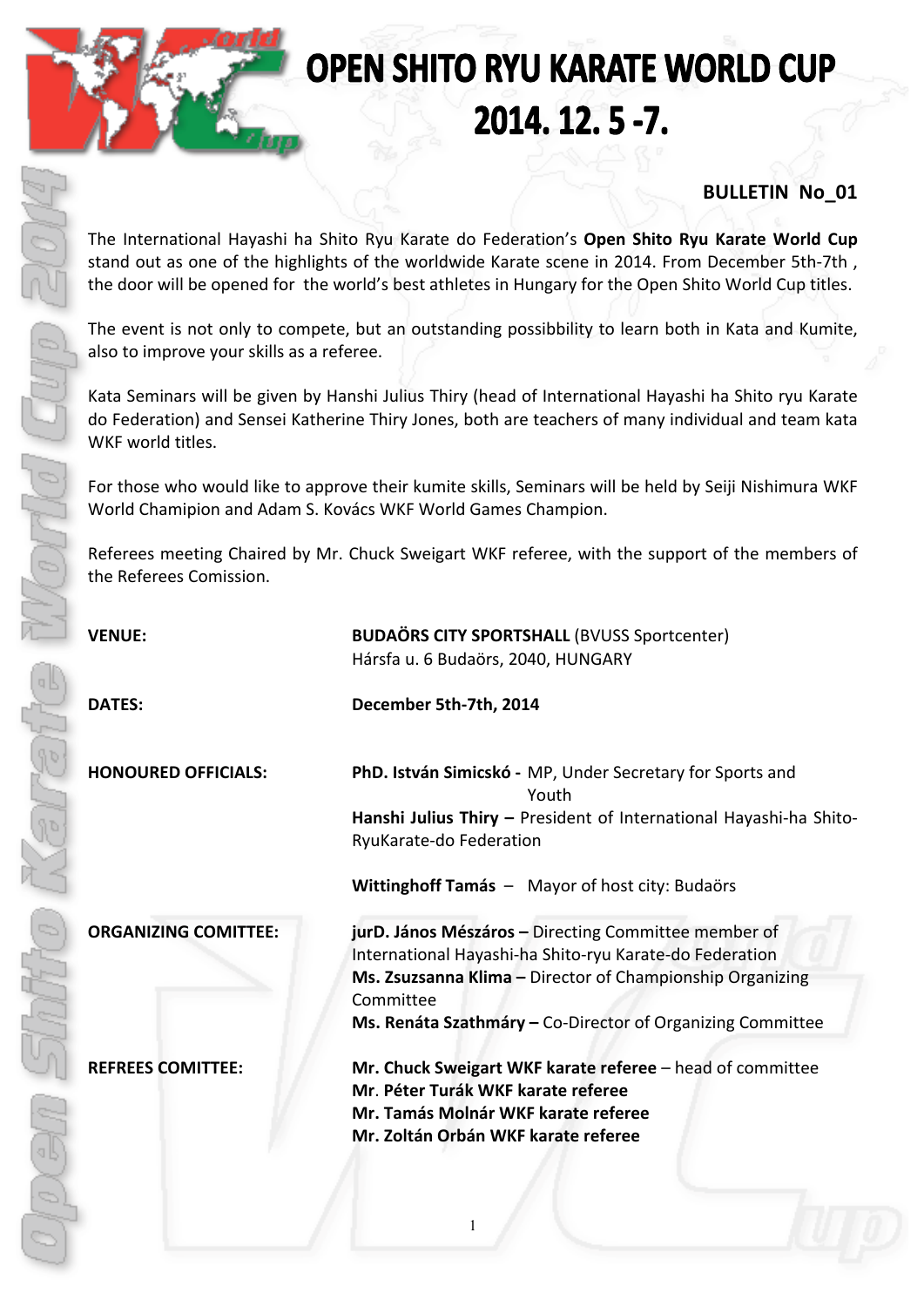Nov

**REGISTRATION: from 10.00 – 18.00 December 5., 2014.** MERCURE BUDAPEST KORONA, 1053. Budapest, Kecskeméti utca 14.

> **from 20.00 – 22.00 December 5., 2014.** BUDAÖRS CITY SPORTSHALL (BVUSS Sportcenter) Hársfa u. 6 Budaörs, 2040, HUNGARY

Attention! After closing the registration we do not accept any changes, therefore please confirm **your entries, or make your last corrections at the registration.** 

#### **CATEGORIES:**

| KATA: | Direct selection, full repechage                          |
|-------|-----------------------------------------------------------|
|       | Any kata could be performed competitor selection          |
|       | For medals (final and bronze match) any kata can be shown |

#### **KUMITE:**

Contact rules:

| 6 - 15 years and over 31, WKF cadet rules will be applied |         |
|-----------------------------------------------------------|---------|
| $16 - 17$ years WKF junior rules will be applied          |         |
| 18 - 30 years WKF rules will be applied                   |         |
| System:                                                   |         |
| Direct selection, full repechage                          |         |
| Bouts:                                                    |         |
| $6 - 7 - 8 - 9$ years<br>60 sec                           |         |
| $10 - 11$ years<br>90 sec                                 |         |
| 12 - 13 years, cadets, juniors,                           | 120 sec |
| Female 18-30 years, over 31 years                         | 120 sec |

Male  $18 - 30$  years 200 180 sec

Protective equipments: WKF rules will be applied, (red and blue mitts, shin and footprotectors, gumshield)

#### **Entry fees:**

Individual categories: 6500 HUF / 23  $\epsilon$  / 32,5 \$ person / 1 categories 2500 HUF  $/9 \in /12,5 \in /$  person / any additional categories Team categories:  $9000$  HUF  $/32 \notin /45$ \$ / team

**Deadline: 2nd of December, 2014.** , We will not accept entries after the deadline!

**DRAWINGS:** At 21.00, on the 4th of December, 2014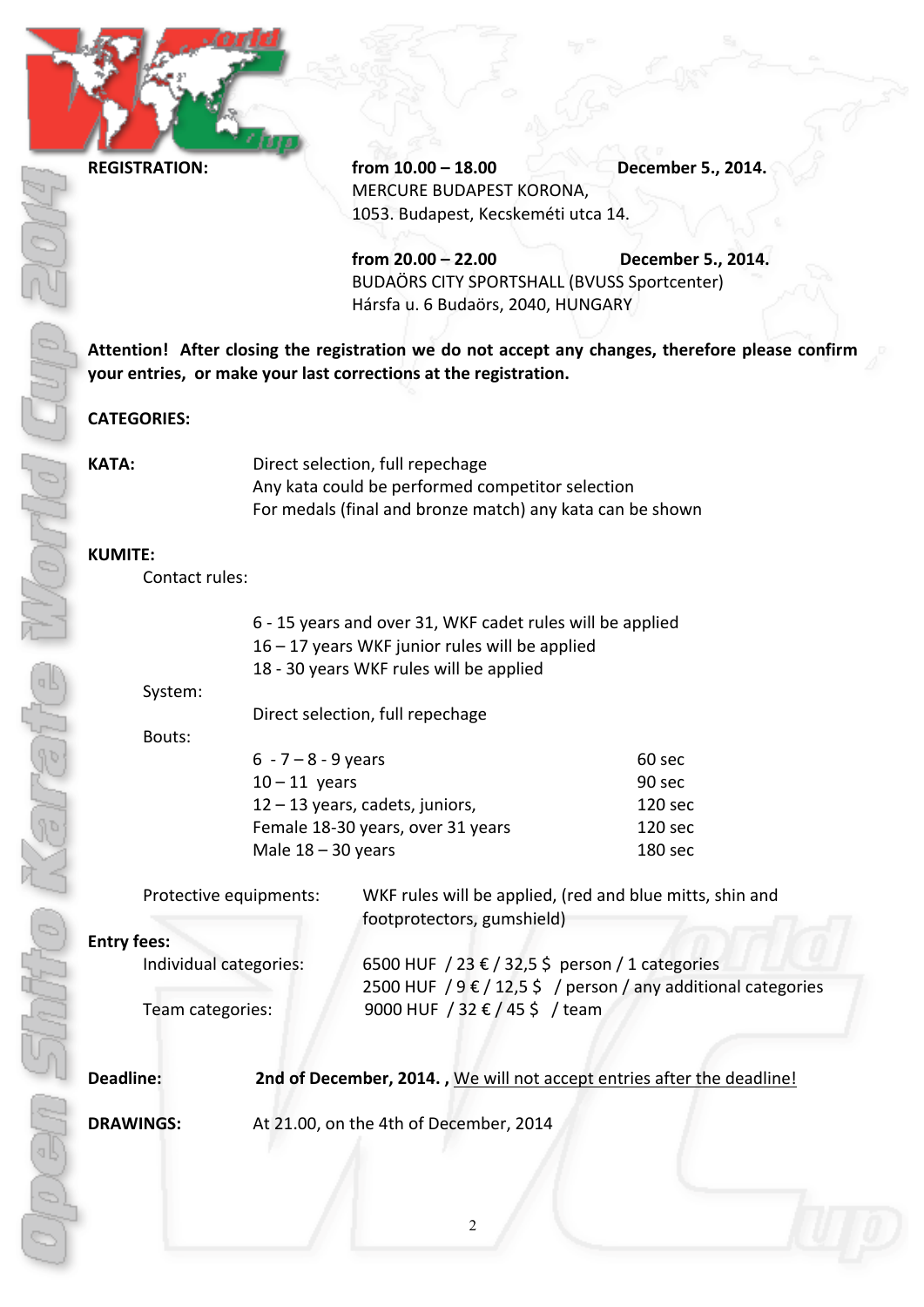| <b>PROTEST:</b>          | Has to submit in written form to the Refferee's Committee,<br>with receipt of 100 €,- deposit paid to Organizing Committee,<br>right after the vexed episode.                                 |                                                                              |                                                                                                                                          |                                                                         |  |  |
|--------------------------|-----------------------------------------------------------------------------------------------------------------------------------------------------------------------------------------------|------------------------------------------------------------------------------|------------------------------------------------------------------------------------------------------------------------------------------|-------------------------------------------------------------------------|--|--|
| <b>TICKETS:</b>          | Entry fee (non competitor):<br>Children:                                                                                                                                                      |                                                                              | After 10 competitors Organizing Committee will provide 2 tickets.<br>$3,$ - € / day, or 5,- € / 2 days<br>2,- € / day, or 3,- € / 2 days |                                                                         |  |  |
| <b>TROPHIES:</b>         | I. place<br>II-III. place<br>Several different surcharges<br>Memorial certificate for each participant                                                                                        |                                                                              | medal, memorial certificate                                                                                                              | cup, medal, memorial certificate                                        |  |  |
| <b>Referees meeting:</b> |                                                                                                                                                                                               | 20.00 December 5., 2014.<br>Hársfa u. 6 Budaörs, 2040, HUNGARY               | <b>Chuck Sweigart</b> WKF Referee with the Referees Comission<br><b>BUDAÖRS CITY SPORTSHALL (BVUSS Sportcenter)</b>                      |                                                                         |  |  |
| <b>SEMINARS:</b>         |                                                                                                                                                                                               |                                                                              |                                                                                                                                          |                                                                         |  |  |
| Kata:                    |                                                                                                                                                                                               |                                                                              | Karate-do Federation) and Sensei Katherine Thiry Jones                                                                                   | Hanshi Julius Thiry (head of International Hayashi-ha Shito ryu         |  |  |
| Kumite:                  | Seiji Nishimura WKF World Champion and<br>Adam S. Kovács WKF World Games Champion<br>Venue:<br>Hársfa utca 29. Budaörs, 2040<br>(Sportshall of Elementary School, next to compettition venue) |                                                                              |                                                                                                                                          |                                                                         |  |  |
|                          |                                                                                                                                                                                               |                                                                              |                                                                                                                                          |                                                                         |  |  |
| Seminar fee:             |                                                                                                                                                                                               | 6.000 HUF / 22 €, - / 30 \$ / 1day,<br>10.000 HUF / 36 €, - / 50 \$ / 2 days |                                                                                                                                          |                                                                         |  |  |
| Registration:            | before the event.                                                                                                                                                                             |                                                                              |                                                                                                                                          | At registration for the competition or each day at the venue 45 minutes |  |  |
| Schedule:                | Date                                                                                                                                                                                          | Time                                                                         | Group "A"                                                                                                                                | Group "B"                                                               |  |  |
|                          | 5th<br>December                                                                                                                                                                               | $15.00 - 16.30$                                                              | Under 13 years<br><b>KATA</b>                                                                                                            | 13 years and older<br><b>KUMITE</b>                                     |  |  |
|                          |                                                                                                                                                                                               | $16.45 - 18.15$                                                              | Under 13 years<br><b>KUMITE</b>                                                                                                          | 13 years and older<br><b>KATA</b>                                       |  |  |
|                          | 7th<br>December                                                                                                                                                                               | $15.00 - 16.30$                                                              | Under 13 years<br><b>KATA</b>                                                                                                            | 13 years and older<br><b>KUMITE</b>                                     |  |  |
|                          |                                                                                                                                                                                               | $16.45 - 18.15$                                                              | Under 13 years<br><b>KUMITE</b>                                                                                                          | 13 years and older<br><b>KATA</b>                                       |  |  |
|                          |                                                                                                                                                                                               |                                                                              |                                                                                                                                          |                                                                         |  |  |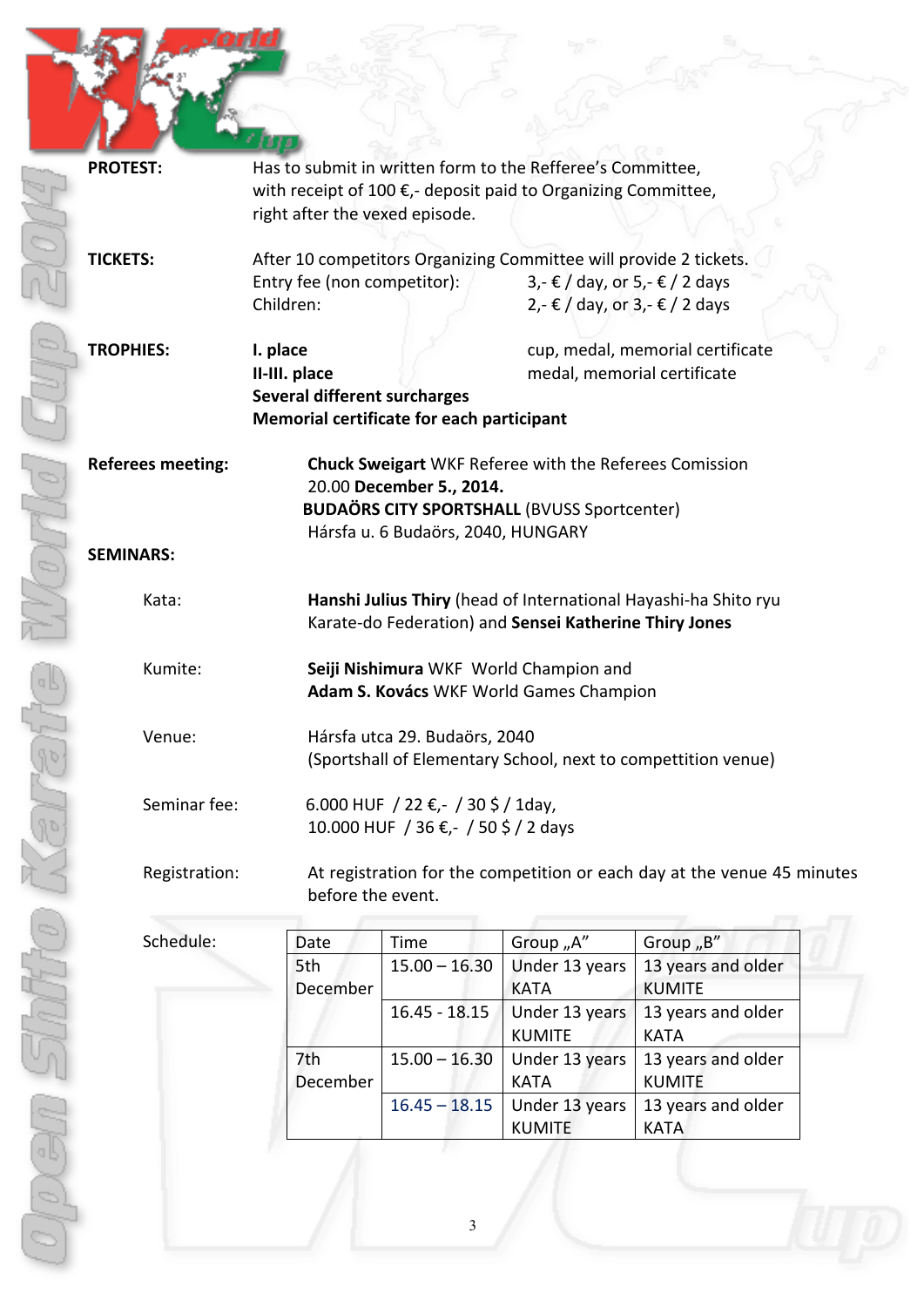### **ACCOMODATION:** For bookings please, contact directly the official hotels. To get the best price do not forget to mention password: SHITO WORLD CUP when you contact the hotels. Prices are guaranteed by the hotels only if you arrange your bookings untill the 6th of October!

(Do not forget to order transfers if you need with the same deadline)

#### **Official Hotels**

#### **Oekotel Tópark Hotel Törökbálint**



**OEKOTEL Tópark Hotel H 2045 Törökbálint,Tópark u.2.** Tel: +36(23)500-515 Fax: +36(23)500-514 E-mail: topark@oekotel.com Homepage: www.oekotel.com

#### Prices:

|  | Single room HUF 8000,- $(=EUR 34, -)$ / person / night                              |
|--|-------------------------------------------------------------------------------------|
|  | Double room HUF 10000,- $(=EUR 36, -)$ / 2 people / night (free under the age of 6) |
|  | Triple room HUF 15000,- $(=EUR 54, -)$ / 3 people / night (free under the age of 6) |

Prices include buffet breakfast, unlimited Internet usage and accommodation tax. The rooms includes shower, TV and Internet connection. There is a Restaurant with cheap prices (Info: Facebook/Saláta Sára Vendéglő)

Introduction: Oekotel Tópark Hotel is the Hungarian hotel of the Austrian Oekotel chain. It is easily accessible on three motorways: the M0, M1 and M7. (It can be found opposite the METRO warehouse in Törökbálint, next to Max City furniture centre and Red Baron.) Distance from Sportshall: 11 km Motto: good quality for a cheap price.

#### **Mercure Budapest Korona\*\***



**MERCURE BUDAPEST KORONA,** 

1053. Budapest, Kecskeméti utca 14.

 $T: +3614868800$  $F: +3613183867$ E-mail: h1765@accor.com Ι mercure.com Ι accorhotels.com 

Prices:

|                          | Rate in Euro                 |                              |  |  |  |
|--------------------------|------------------------------|------------------------------|--|--|--|
| Room type                | room/night                   | room/night                   |  |  |  |
|                          | excluding buffet, breakfast, | including buffet, breakfast, |  |  |  |
|                          | VAT and local TAX            | VAT and local TAX            |  |  |  |
| <b>Standard room SGL</b> | €45,08                       | € 65,00                      |  |  |  |
| <b>Standard room DBL</b> | €45,08                       | € 75,00                      |  |  |  |
|                          |                              |                              |  |  |  |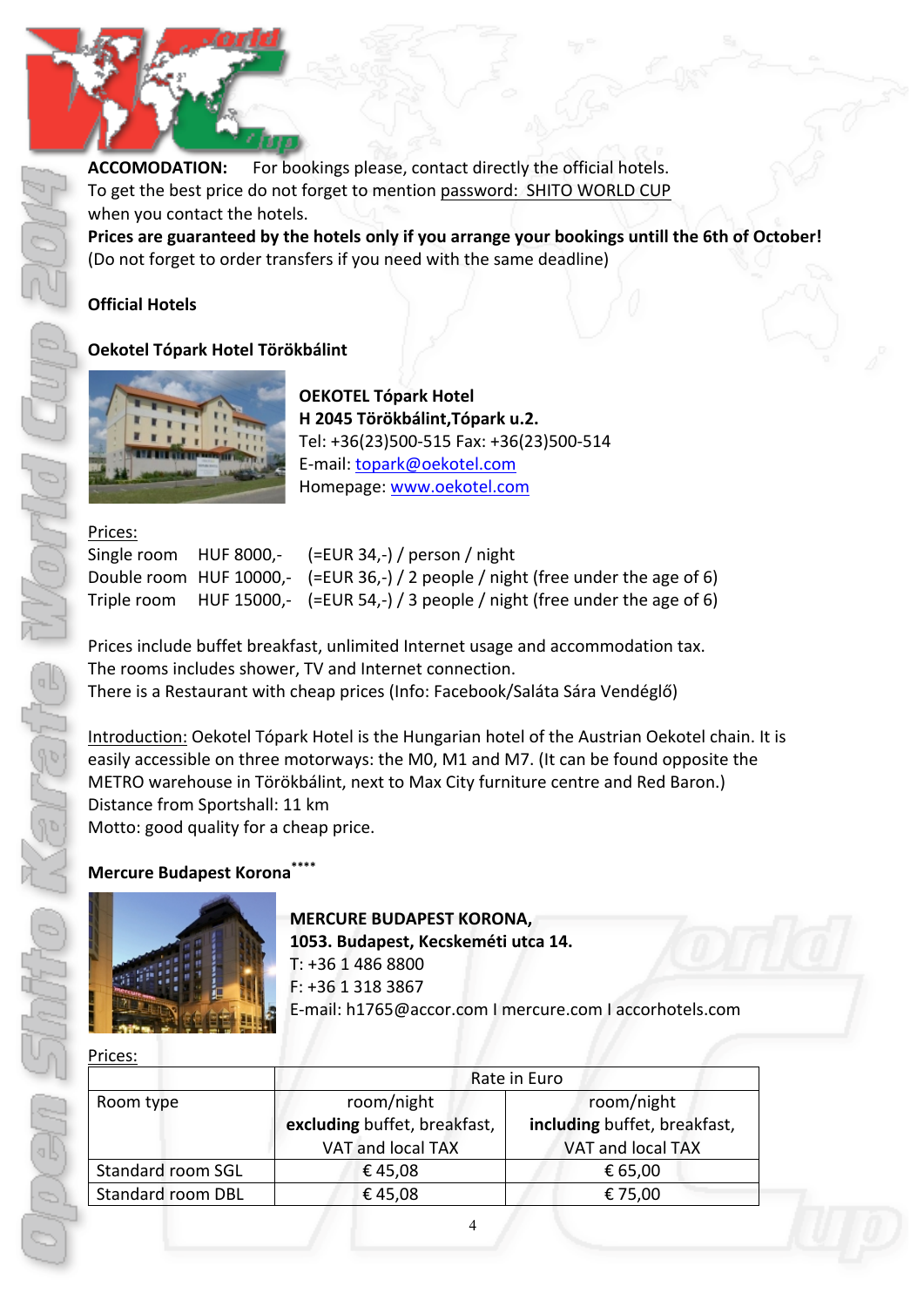The VAT is 18% and the city tax is 4 %. Children policy: under 16 years we ensure free accommodation for children in a room together with their parents.

Choose our **Privilege Room** for the exclusive features, take a break and enjoy the following wide range of special offers like:

- Tea and coffee making facility in the room
- Free unlimited internet access in the room
- Bathrobe, slippers

*<u><b>*</u>

- Full range of amenities
- Magazines and newspapers
- Complimentary bottle of mineral water upon arrival
- Privilege breakfast in the Bridge Bar from Tuesday to Friday
- 10% discount from the Bar consumption, Mini bar, Laundry, Telephone and GarageJunior **Suite** really comfortable:
- Larger space
- Comfortable sofa
- 2 LCD TV
- Tea and coffee making facility
- 10% discount from the Bar consumption, Mini bar, Laundry, Telephone and Garage
- Complimentary bottle of mineral water upon arrival
- Privilege breakfast in the Bridge Bar from Tuesday to Friday
- Apartments with further exclusive features:
- Spacious room with separate bedroom and living room
- 2 LCD TV
- Tea and coffee making facility
- Complimentary bottle of mineral water upon arrival
- 10% discount from the Bar consumption, Mini bar, Laundry, Telephone and Garage
- Privilege breakfast in the Bridge Bar from Tuesday to Friday

| <b>Privilege Room supplement:</b> |  |
|-----------------------------------|--|
| <b>Junior Suite supplement:</b>   |  |
| <b>Appartment supplement:</b>     |  |

**20 EUR/night (incl. VAT) 40 EUR/night (inc. VAT) 70 EUR/night (incl. VAT)** 

#### **Location:**

The 4 star hotel is located at in the downtown at the enrance of the new Main Street of Budapest. Our hotel is well reachable by public transport and has an easy access from Budapest Ferihegy airport. You can reach different cultural sights, spas, restauarnts and business centers with a few minutes walk. Discover Budapest - the city of senses - and enjoy every minutes of a special and unforgettable stay in our hotel. There is an onsite parking possibility.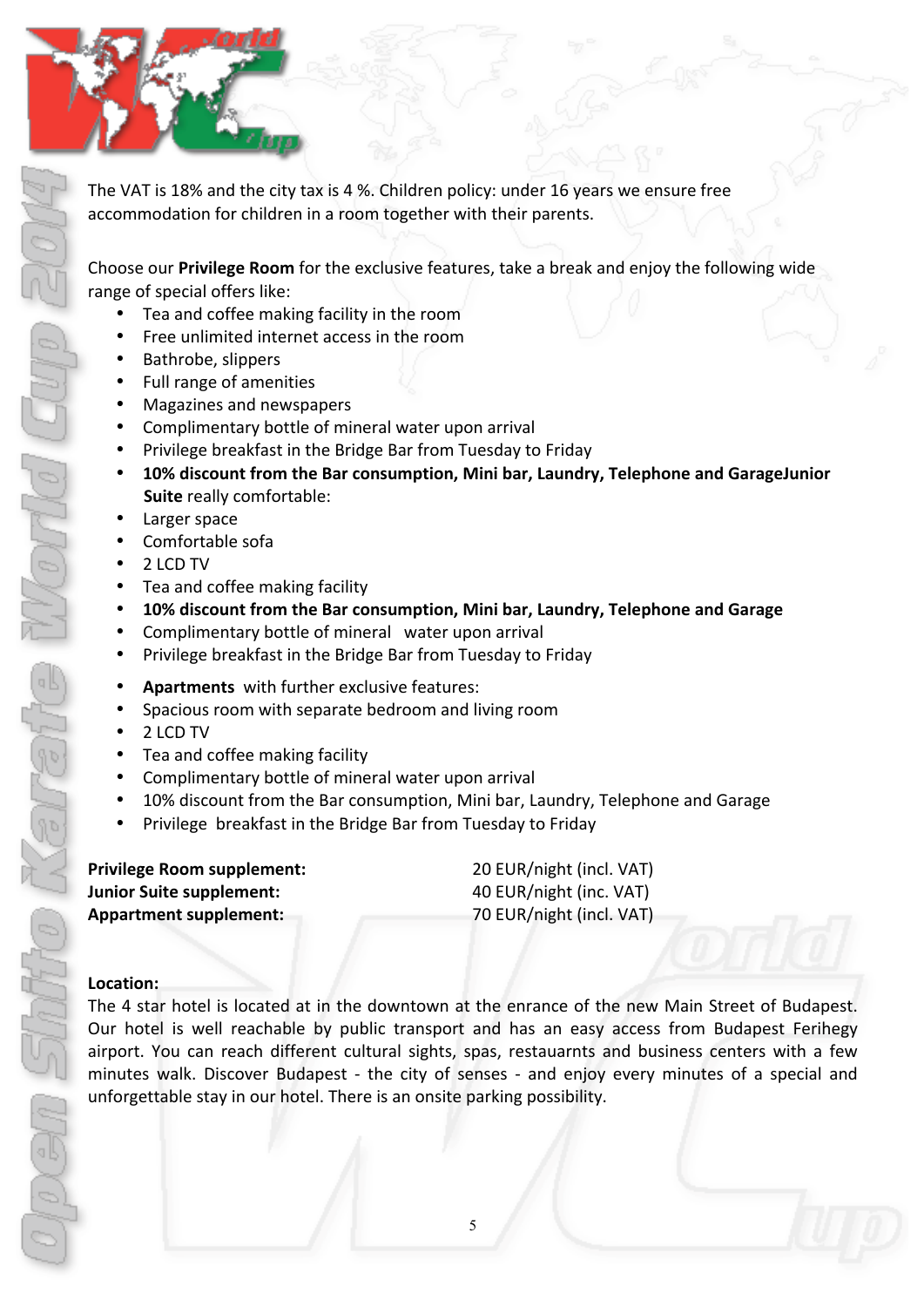#### **Accommodation:**

We offer our guests 421 air-conditioned, comfortable and bright rooms equipped with smoke alarm, LCD Screen, free WiFi, wired Internet, phone, minibar, in-room safe, bathroom with shower or shower/tub combination and hairdryer. Beside the Standard Rooms we provide Privilege Rooms or spacious elegant Junior Suits and Apartments. We have also special rooms for disabled guests.

#### **Meeting Rooms and Facilities:**

The Mercure Budapest Korona hotel is an ideal location for small and medium size events which are prepared and organised with special care and precision. Our dedicated professional staff will ensure you the success of your conference.

We offer 8 air-conditioned meeting rooms with natural daylight, and capacity up to 110 persons. The following services can be selected for your events: wired and wireless Internet access, projector, video, TV, overhead projector, flip chart, loudspeaker, phone, fax, photocopy, laser printer, computer, laptop etc.

#### **Catering:**

Different atmosphere of tastes, variety of the international dishes, thematic offers – are all part of a successful event. Our sales and Banquet team is staying at your and at your guests' disposal with a professional service from welcome coffee to gala dinner or unique mealing plan.

#### **Tokaj Restaurant & Bridge Bar & Lobby Bar:**

We await your guests in our well-known Tokaj Restauarnt, where you can taste the masterpieces of the famous traditional Hungarian cuisine with the best of Tokaj wines. In a friendly atmosphere with prfessional service and a wide drink selection you can spend your free time in our Bridge Bar or Lobby Bar.

### **TRANSFER:** We can provide tranfer between **Airport - Official Hotels - Sportshall.**

To book your transfers contact the Organizing Committee: **tatamicup@gmail.com** Deadline for bookings: 6th of October, 2014.

|                                      | 8 person /<br>minivan | 21 person $/$<br>bus | 50 person /<br>bus |  |
|--------------------------------------|-----------------------|----------------------|--------------------|--|
| Airport-Hotel<br>one way             | 85€                   | 110€                 | 145€               |  |
| <b>Hotel-Sportshall</b><br>(4 hours) | 85€                   | 110€                 | 145€               |  |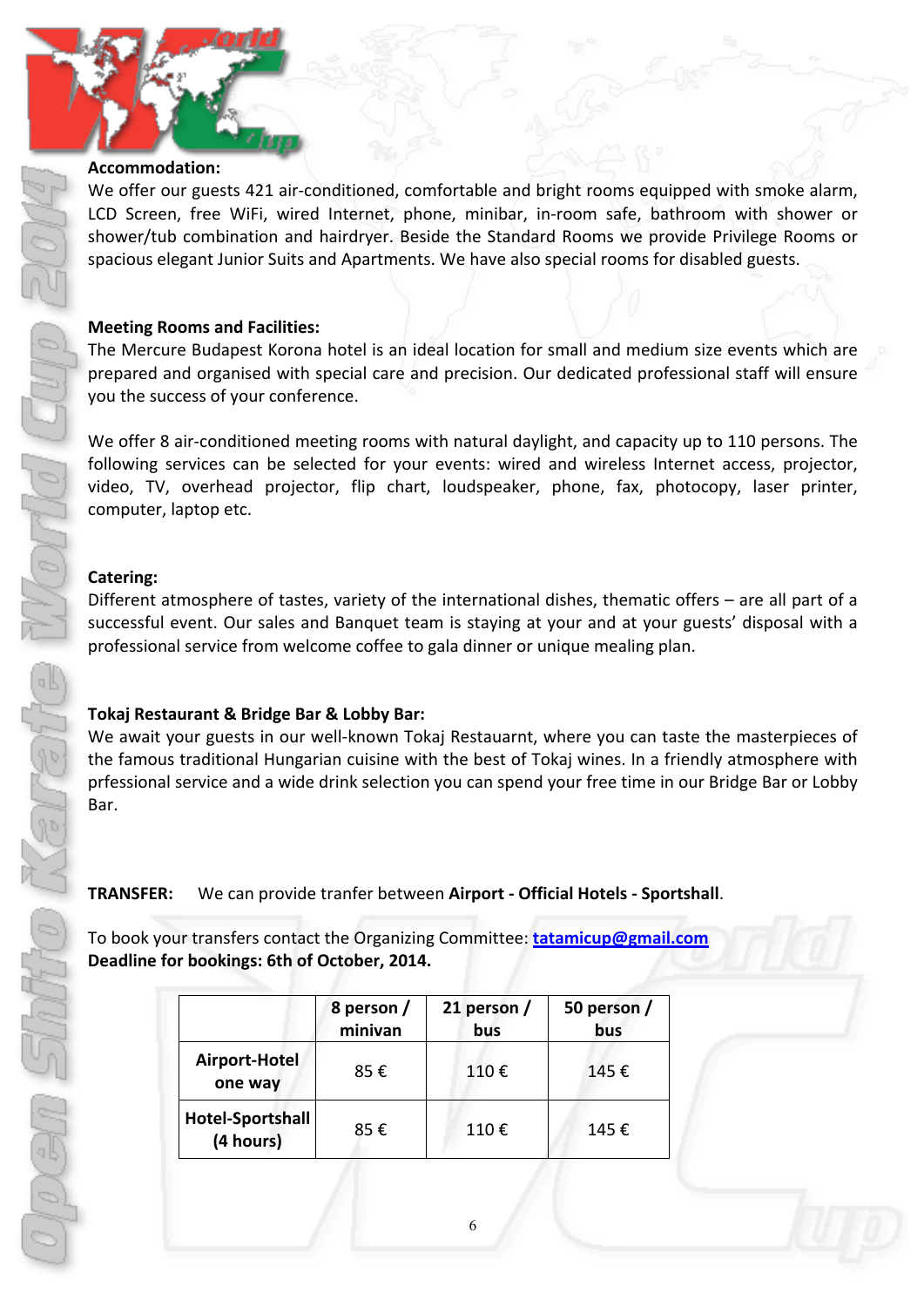|            |                  |                        |                        |                            | <b>ALE CATEGORIES</b>      |                           |                            |                            |                 |
|------------|------------------|------------------------|------------------------|----------------------------|----------------------------|---------------------------|----------------------------|----------------------------|-----------------|
| <b>KOR</b> |                  | <b>KATA</b>            |                        |                            |                            | <b>KUMITE</b>             |                            |                            |                 |
|            |                  | 10-9. kyu              | from<br>8. kyu         | 10.9. kyu                  |                            | From 8. kyu               |                            |                            |                 |
| $6 - 7$    |                  | 1 kata<br><b>KATA1</b> | 2 kata<br><b>KATA2</b> | $-25$ kg<br><b>KUMITE1</b> | $+25$ kg<br><b>KUMITE2</b> |                           | - 25 kg<br><b>KUMITE3</b>  | $+25$ kg<br><b>KUMITE4</b> |                 |
|            |                  | 10-9. kyu              | from<br>8. kyu         | 10.9. kyu                  |                            |                           | from 8. kyu                |                            |                 |
| $8 - 9$    |                  | 1 kata<br><b>KATA3</b> | 2 kata<br>KATA4        | $-30$ kg<br><b>KUMITE5</b> | +30 kg<br><b>KUMITE6</b>   | - 25 kg<br><b>KUMITE7</b> | $-35$ kg<br><b>KUMITE8</b> | + 35 kg<br><b>KUMITE9</b>  |                 |
|            | 10.9.<br>kyu     | 8. kyu                 | from<br>7. kyu         | 10. - 8. kyu               |                            |                           | from 7. kyu                |                            |                 |
| 10-11      | 1 kata           | 2 kata                 | 3 kata                 | $-36$ kg                   | +36 kg                     | $-32$ kg                  | $-42$ kg                   | +42 kg                     |                 |
|            | <b>KATA5</b>     | KATA6                  | <b>KATA7</b>           | KUMITE10                   | KUMITE11                   | KUMITE12                  | KUMITE13                   | KUMITE14                   |                 |
|            | 10.9.<br>kyu     | 8.7. kyu               | from<br>6. kyu         | 10.8. kyu                  |                            | from 7. kyu               |                            |                            |                 |
| $12 - 13$  | 1. kata          | 2. kata                | 3. kata                | $-45$ kg                   | +45 kg                     | $-40$ kg                  | $-50$ kg                   | $+50$ kg                   |                 |
|            | KATA8            | KATA9                  | <b>KATA10</b>          | KUMITE15                   | KUMITE16                   | KUMITE17                  | KUMITE18                   | KUMITE19                   |                 |
|            | 10.9.<br>kyu     | 8.7. kyu               | from<br>6. kyu         | 10 - 7. kyu                |                            |                           | from 6. kyu                |                            |                 |
| $14 - 15$  | 1. kata          | 2. kata                | 3. kata                | open                       |                            | $-47$ kg                  | $-57$ kg                   | +57 kg                     |                 |
|            | KATA11           | KATA12                 | KATA13                 | KUMITE20                   |                            | KUMITE21                  | KUMITE22                   | KUMITE23                   |                 |
|            | 10.9.<br>kyu     | 8.7. kyu               | from<br>6. kyu         | 10 - 7. kyu                |                            |                           | from 6. kyu                |                            |                 |
| $16 - 17$  | 1. kata          | 2. kata                | 3. kata                | open                       |                            | $-58$ kg                  | $-68$ kg                   | $+68$ kg                   |                 |
|            | KATA14           | KATA15                 | <b>KATA16</b>          | KUMITE24                   |                            | KUMITE25                  | KUMITE26                   | KUMITE27                   |                 |
|            | $10 - 7.$<br>kyu | 6-4. KYU               | <b>OPEN</b>            | 10 - 7. kyu                |                            |                           | from 6. kyu                |                            |                 |
| $18 +$     | 2. kata          | 3. kata                | <b>WKF</b>             | $-70$ kg                   | $+70$ kg                   | $-65kg$                   | -75 kg                     | +75 kg                     | <b>OPEN</b>     |
|            | KATA17           | KATA18                 | KATA19                 | KUMITE28                   | KUMITE29                   | KUMITE30                  | KUMITE31                   | KUMITE32                   | <b>KUMITE33</b> |
|            | $10 - 7.$<br>kyu | 6-4. KYU               | Master                 | 10 - 7. kyu                |                            |                           | from 6. kyu                |                            |                 |
| $35 +$     | 2. kata          | 3. kata                | Kata                   | $-80$ kg                   | + 80 kg                    |                           | - 80 kg                    | + 80 kg                    |                 |
|            | KATA20           | KATA21                 | KATA22                 | KUMITE34                   | KUMITE35                   |                           | KUMITE36                   | KUMITE37                   |                 |

| <b>KATA TEAM</b> |               | <b>CODE</b>       | <b>RESTRICTIONS</b>    |
|------------------|---------------|-------------------|------------------------|
| FEMALE TEAM KATA | $13-15$ years | <b>TEAM KATA1</b> | 1 kata needed + bunkai |
| FEMALE TEAM KATA | $+16$ years   | <b>TEAM KATA2</b> | 2 kata needed + bunkai |
| MALE TEAM KATA   | 13-15years    | <b>TEAM KATA3</b> | 1 kata needed + bunkai |
| MALE TEAM KATA   | $+16$         | <b>TEAM KATA4</b> | 2 kata needed + bunkai |
| Ó                |               | 7                 |                        |
|                  |               |                   |                        |

 $\frac{\partial}{\partial \rho}$